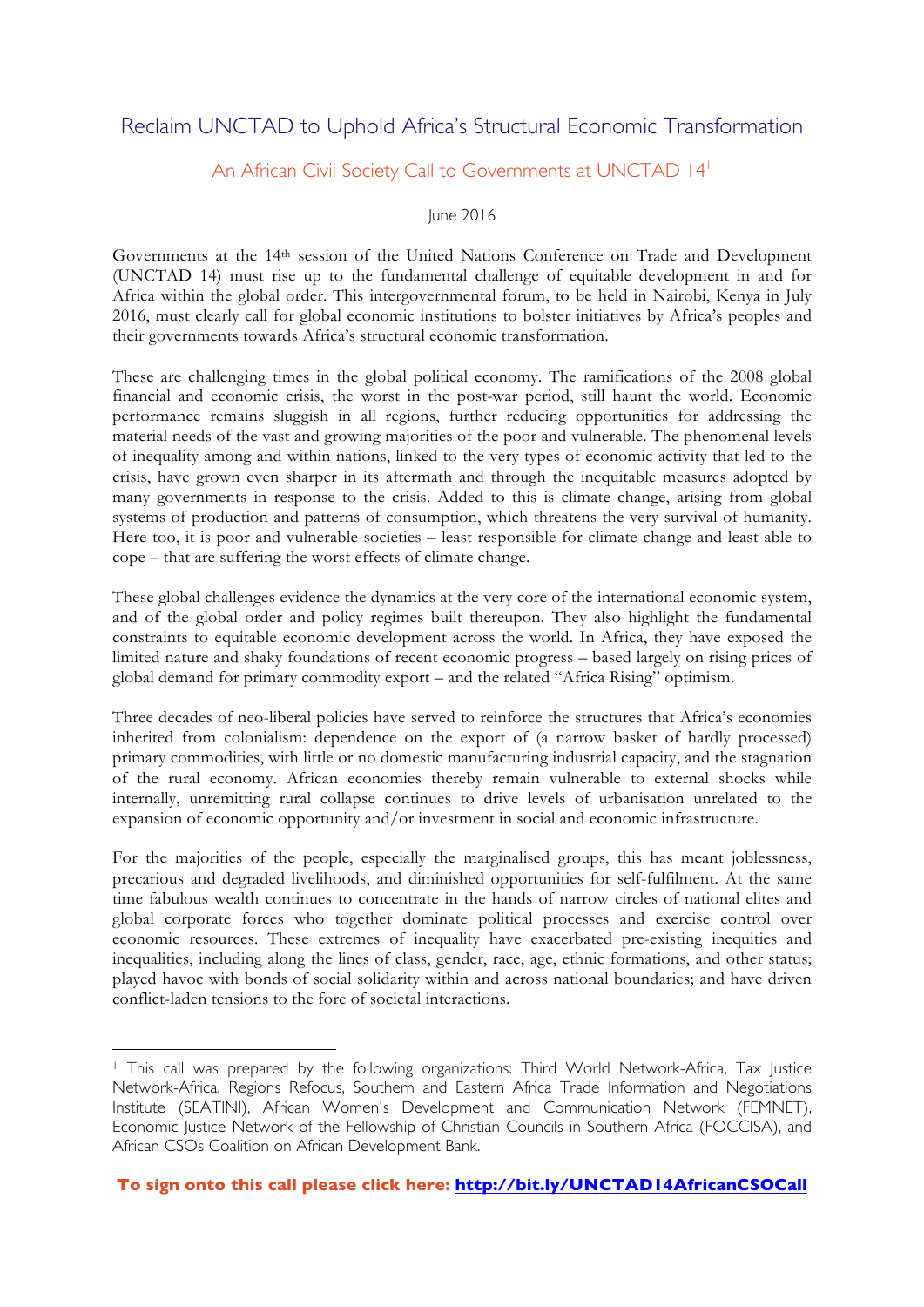In the face of these, and in response to growing concerns among their peoples, African governments have, with a greater sense of urgency, spearheaded collective initiatives aimed at the structural economic transformation of their countries and their continent: towards improved investment in agriculture and the rural economy; more domestic processing of the export commodities; rebuilding domestic manufacture, developing their industrial and services sectors; and enhancing overall domestic productive capabilities. These engines of structural economic transformation are required to create decent jobs, increase incomes and other means of livelihood, improve living conditions, recognize, reduce and redistribute the burden of unpaid care work shouldered by women, and overcome poverty in Africa.

African governments have set long-term visions to reinforce the imperatives of structural transformation: the African Union's Agenda 2063, and sectoral and cross-cutting continent-wide frameworks: the Comprehensive African Agricultural Development Programme (CAADP); the African Mining Vision (AMV); the decision to fast-track the establishment of Continental Free Trade Area (CFTA); and the Report of the High Level Panel on Illicit Financial Flows from Africa (adopted by African Heads of State).

These initiatives and policy frameworks can be strengthened, their internal coherence and alignment with each other improved. Above all, the external conditions for their realisation can be greatly enhanced by ensuring that commitments undertaken by African governments in international agreements are coherent with the imperatives of these measures, and that African governments retain the policy space necessary for their realisation.

## *Why UNCTAD Matters for Africa's Structural Economic Transformation*

UNCTAD provides a critical institutional framework and a unique forum for taking up the challenges of equitable development, thanks to its make-up and orientation, its rich history of policy interventions on behalf of African and other developing countries, and the abiding relevance of the issues for which it was founded.

The organisation's foundational vision is as critical today as 50 years ago, when it was established as a platform for thinking and action on broad issues of trade and development explicitly formulated around the challenges and perspectives of the vulnerable and marginalised majority of nations within the international system.

The specific developmental challenges which UNCTAD sought to address are still here with us, and in the case of Africa have become more acute. These are the challenges posed by the structural imbalances of the global order characterised at one pole by a concentration of highly industrialised economies, and at the other pole, by a mass of primary commodity export dependent economies feeding the needs of the industrial economies. This structure produces immense prosperity for some, while generating poverty and constraining the economic well-being for vast majorities in the developing world.

Especially valid for Africa is the agenda which has formed UNCTAD's work: to promote industrialisation for countries emerging from colonialism, and thus to address the primary commodity export dependent economic structures; to counter-balance the so-called free-play of economic forces and their effects on the developing economies; and to ensure different treatment and obligations for structurally different types of economies.

Above all, the values, understandings, principles, perspectives and outcomes accumulated through 50 years of UNCTAD initiatives form the critical point of departure upon which to build UNCTAD's work for the coming period – to enable the organisation to support African and other developing countries to meet the challenges of today.